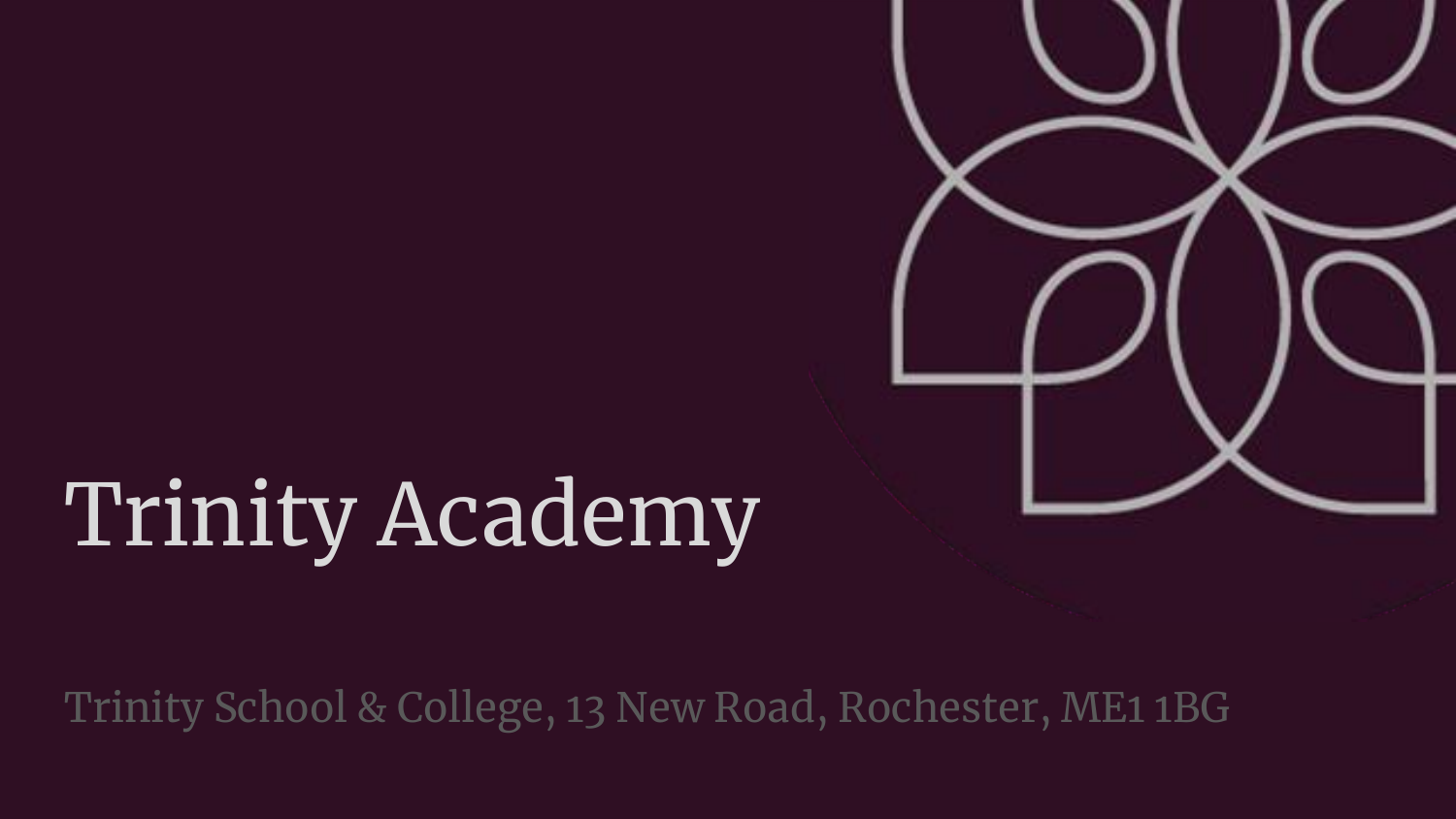# The Purpose

- ► The academic road to GCSEs is fraught with difficulties and challenges for all students, but with the additional complications of having the diagnosis or traits of autism, the journey can seem impossible to achieve.
- ► The *Trinity Academy* is here to light the way.



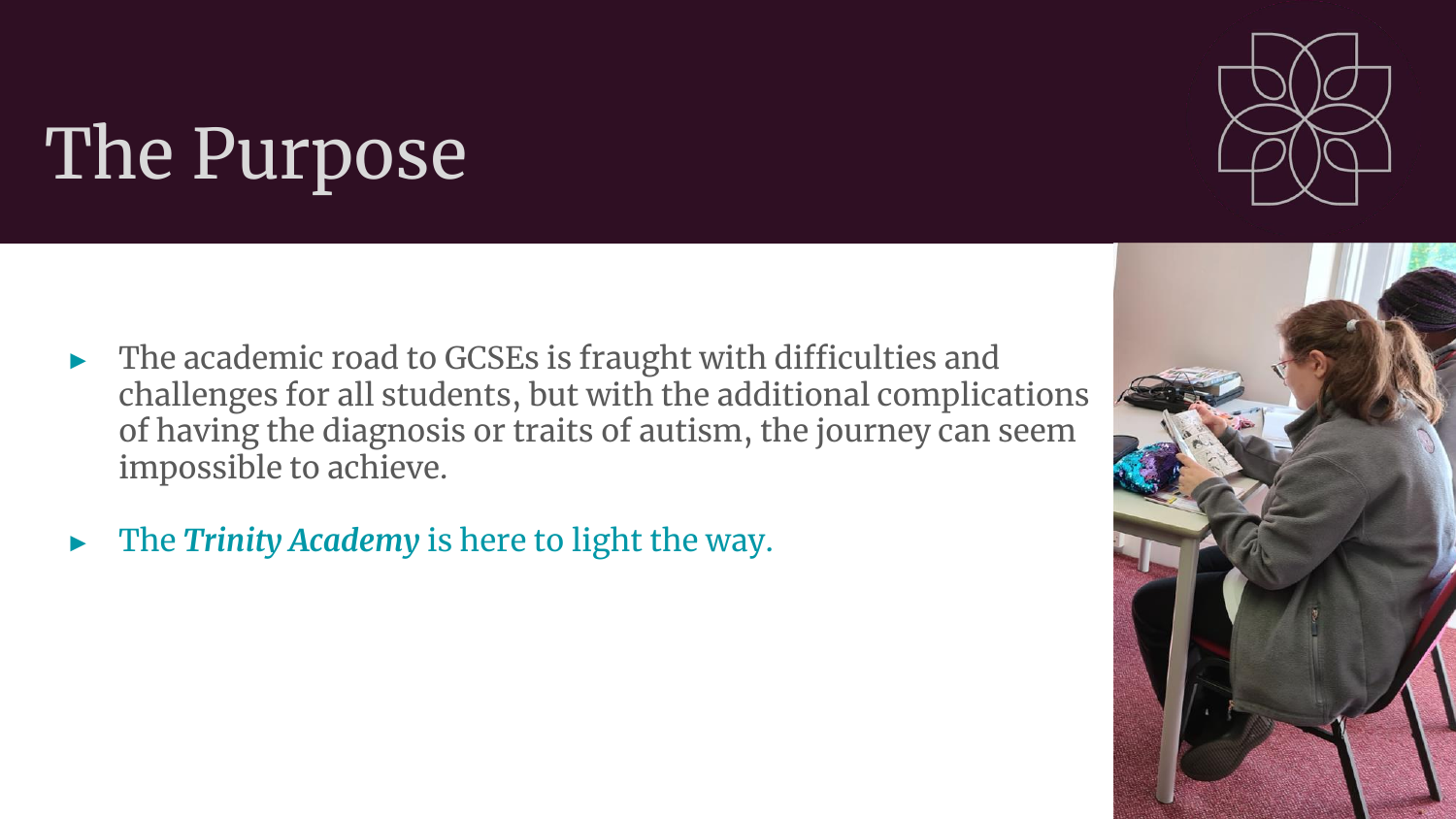

# Investing in citizens of the future

- We believe that an investment in the individual during late Key Stage 3, early Key Stage 4 is key to supporting positive outcomes from GCSEs, but more than this, *Trinity Academy* will draw upon the knowledge and understanding of autism in order to provide learners with the strategies and confidence to a pathway of A levels and University study in the future.
- ► From the outset *Trinity Academy* will be focused on the progress with GCSE studies and with the development of personal, social, employment and life skills, raising aspirations and belief in the ability to access further and higher education in the mainstream provision.

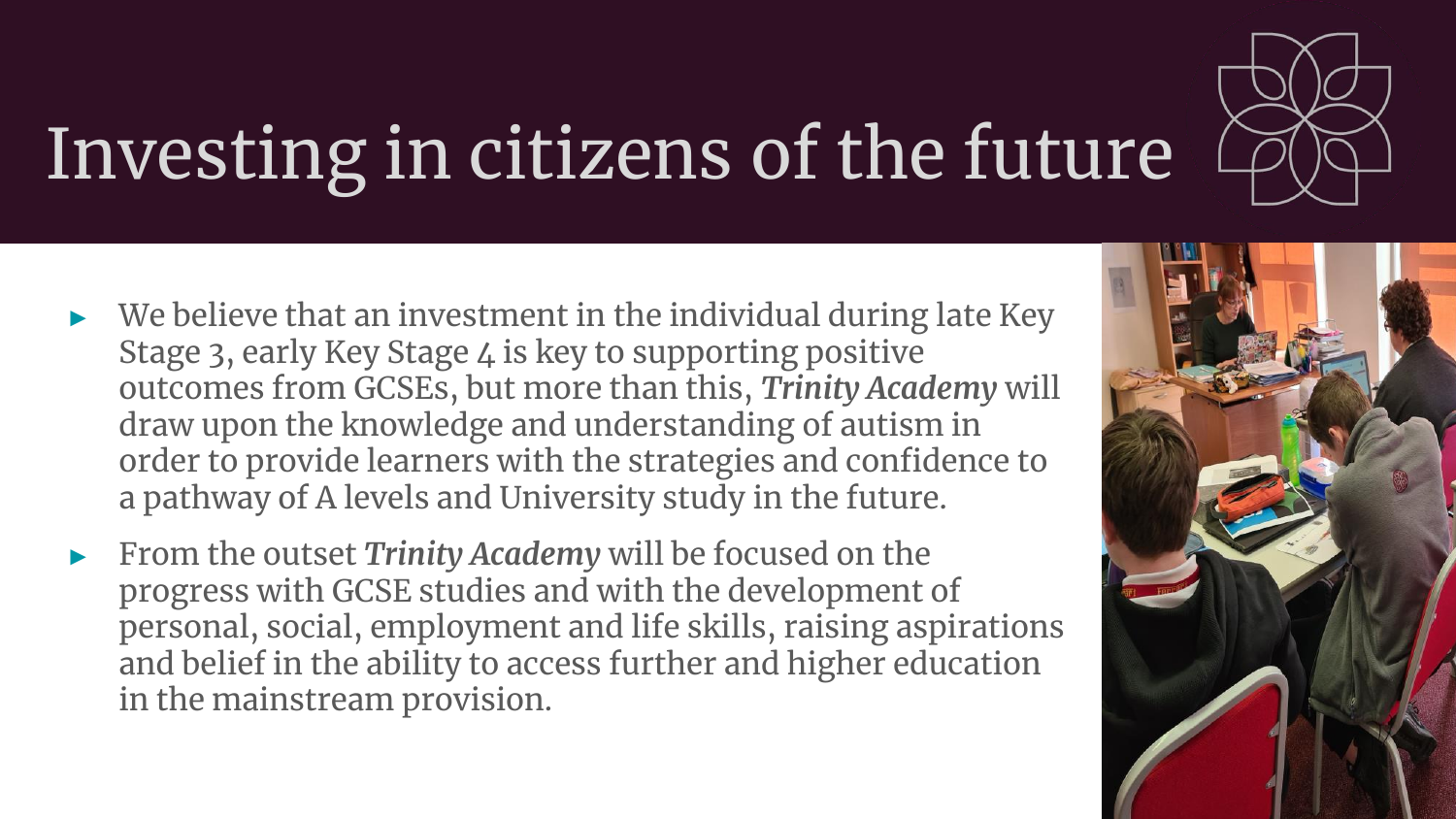

## Creating the environment for success

- ► Small class size **a personalised approach**
- ► **Emotional Wellbeing** support provided
- **Lunchtime study times for independent working**
- Pace of GCSE education is governed by the student
- Therapy support with speech, language and communication
- ► **Virtual learning platforms** available to support homework sessions

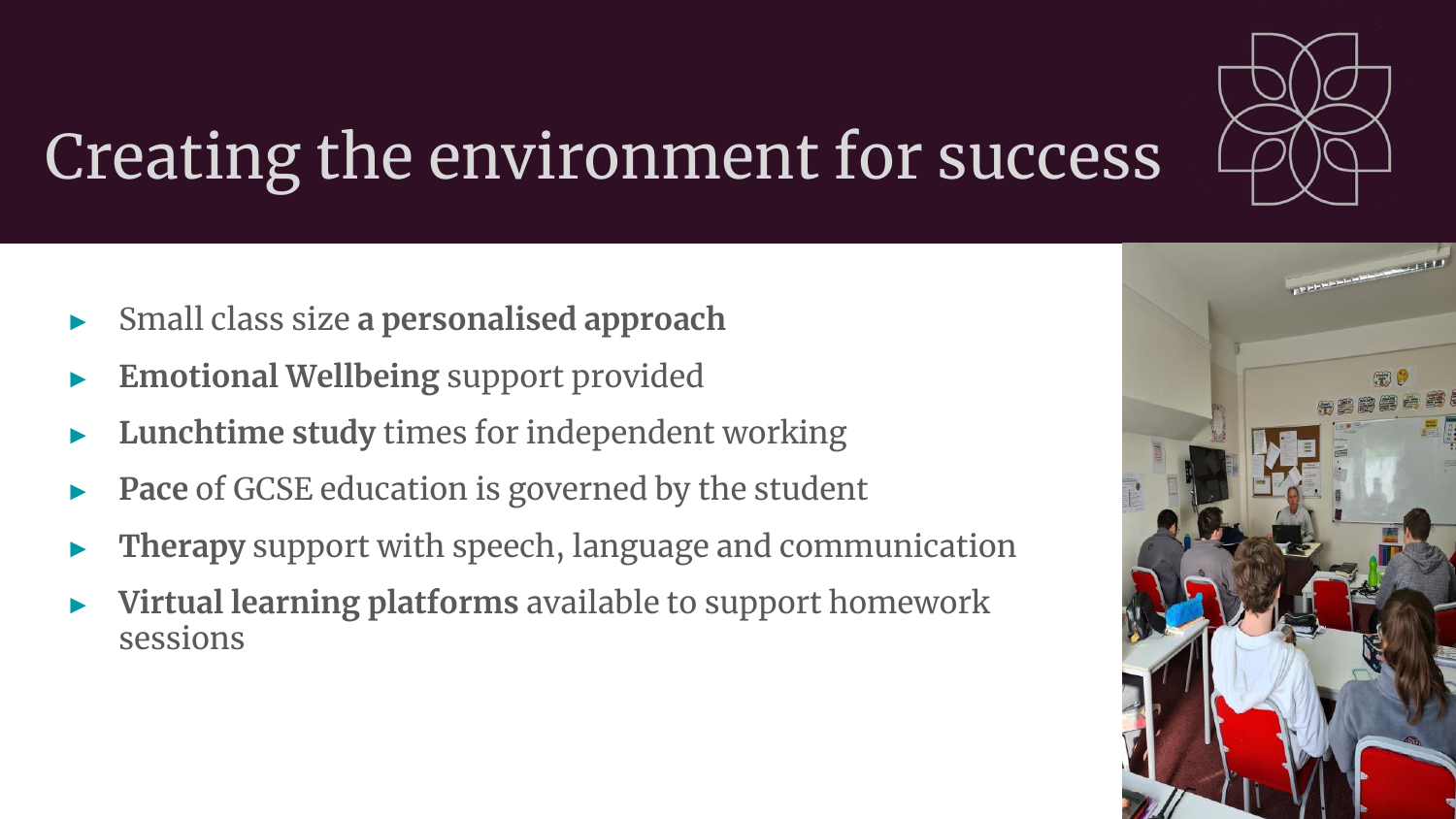

# Admission to the Academy class

- ► Achievement of **BKSB Level 1 in year 9/10**
- ► Achievement within **BKSB Level 2 in year 11**
- ► Achievement of **WRAT5** working **within 10% of average range or above**
- ► **Reading age of 13-14 years**

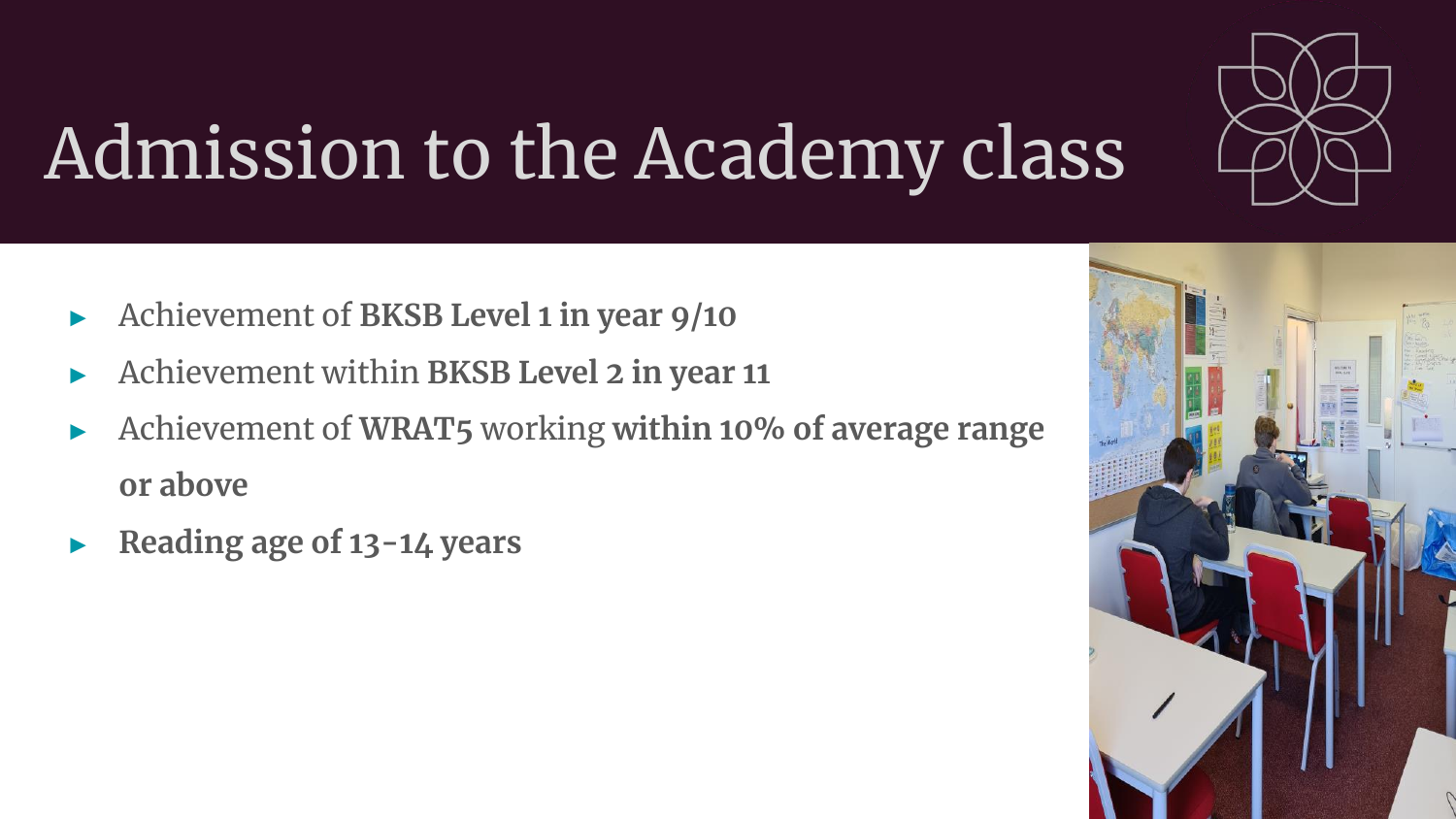### GCSE Courses

The GCSE courses available through *Trinity Academy* include:

- ► **English Language** (WJEC)
- ► **English Literature** (WJEC)
- ► **Mathematics** (EDEXCEL)
- ► **Combined Sciences** (AQA)
- ► **History** (WJEC)
- ► **Religious Education** (AQA)
- ► **Modern Foreign Language**, French or Italian

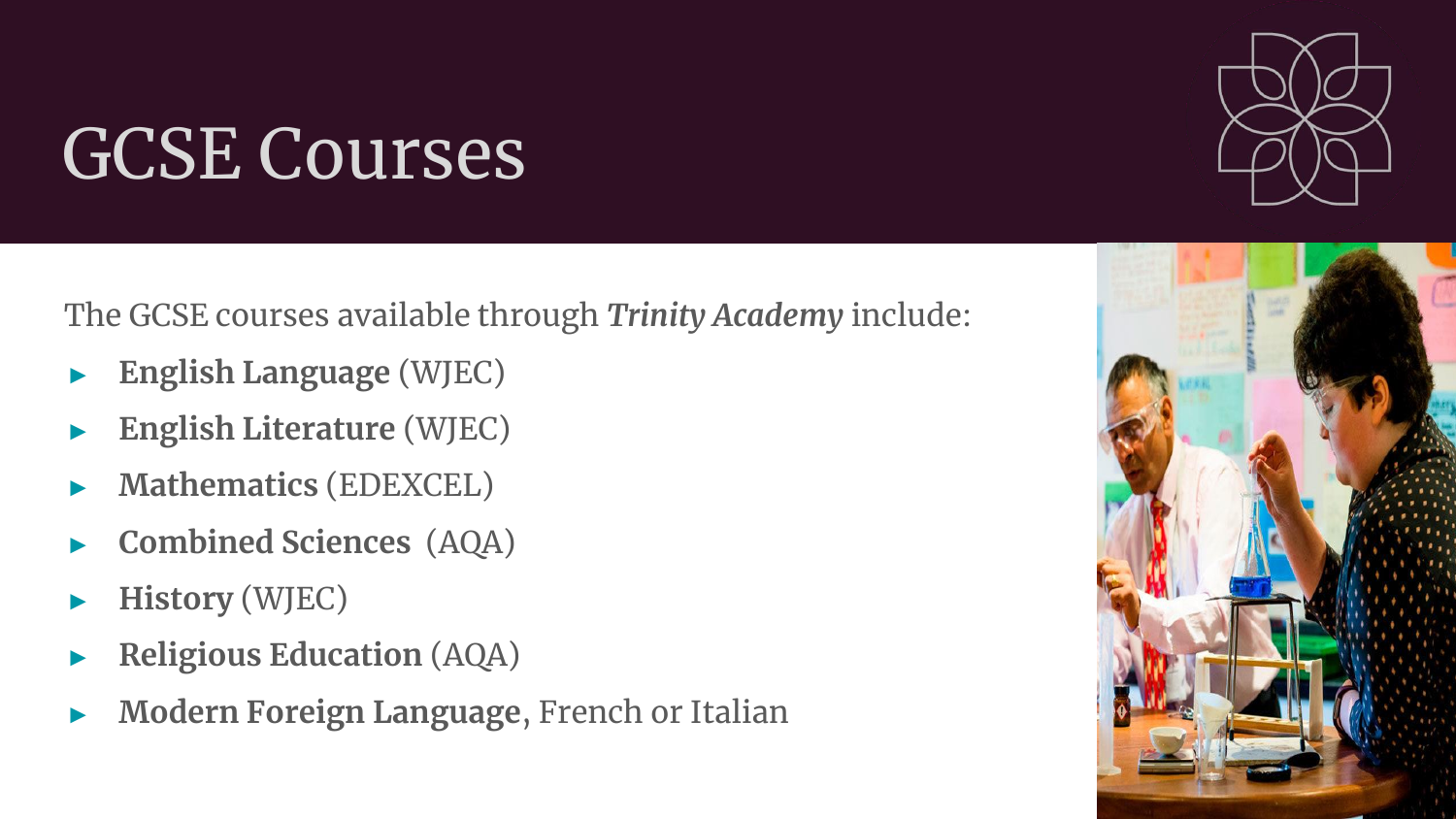

# GCSE Equivalent Qualifications

- ► **Arts Award** Bronze, Silver (GCSE equivalents) Gold (A level equivalent)
- ► **Information Technology Qualification** Level 1 and 2 (GCSE equivalents) Level 3 (A level equivalent)
- ► **Functional Skills** ICT Level 2
- ► **Personal and social development** (ASDAN certificate of personal effectiveness Level 2)
- ► **Employability** (NCFE)
- ► **Mental Health Awareness** (NCFE)

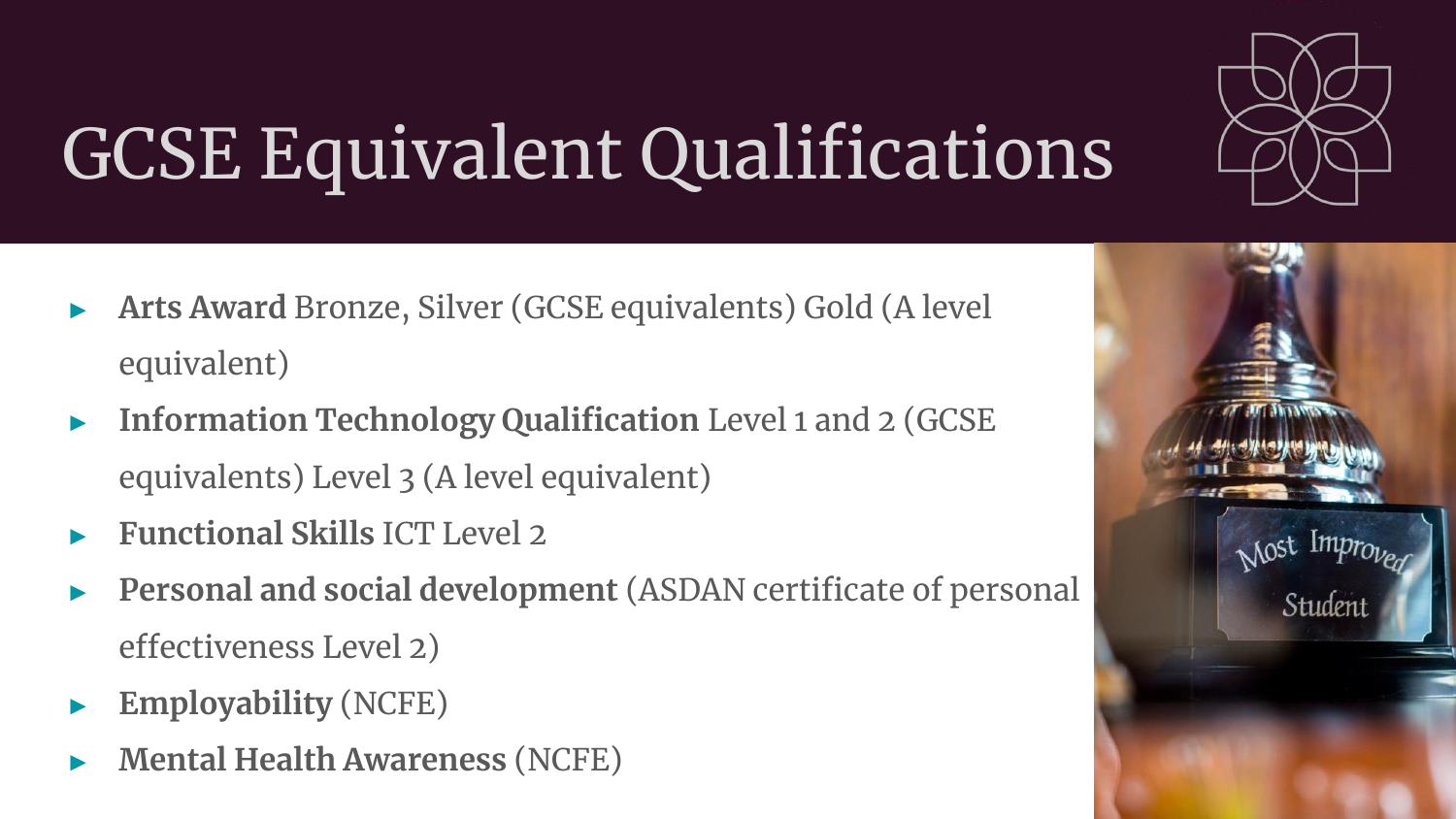## Next steps



[ebaines@trinityschoolrochester.co.uk](mailto:ebaines@trinityschoolrochester.co.uk)

If you'd like to discuss your child's current needs, email:

[admissions@trinityschoolrochester.co.uk](mailto:admissions@trinityschoolrochester.co.uk) 

To discuss the curriculum and GCSE offer with the Head of Key Stage 4, email Mr Kieren Martin:

[kmartin@trinityschoolrochester.co.uk](mailto:kmartin@trinityschoolrochester.co.uk)

Thank you for reading.



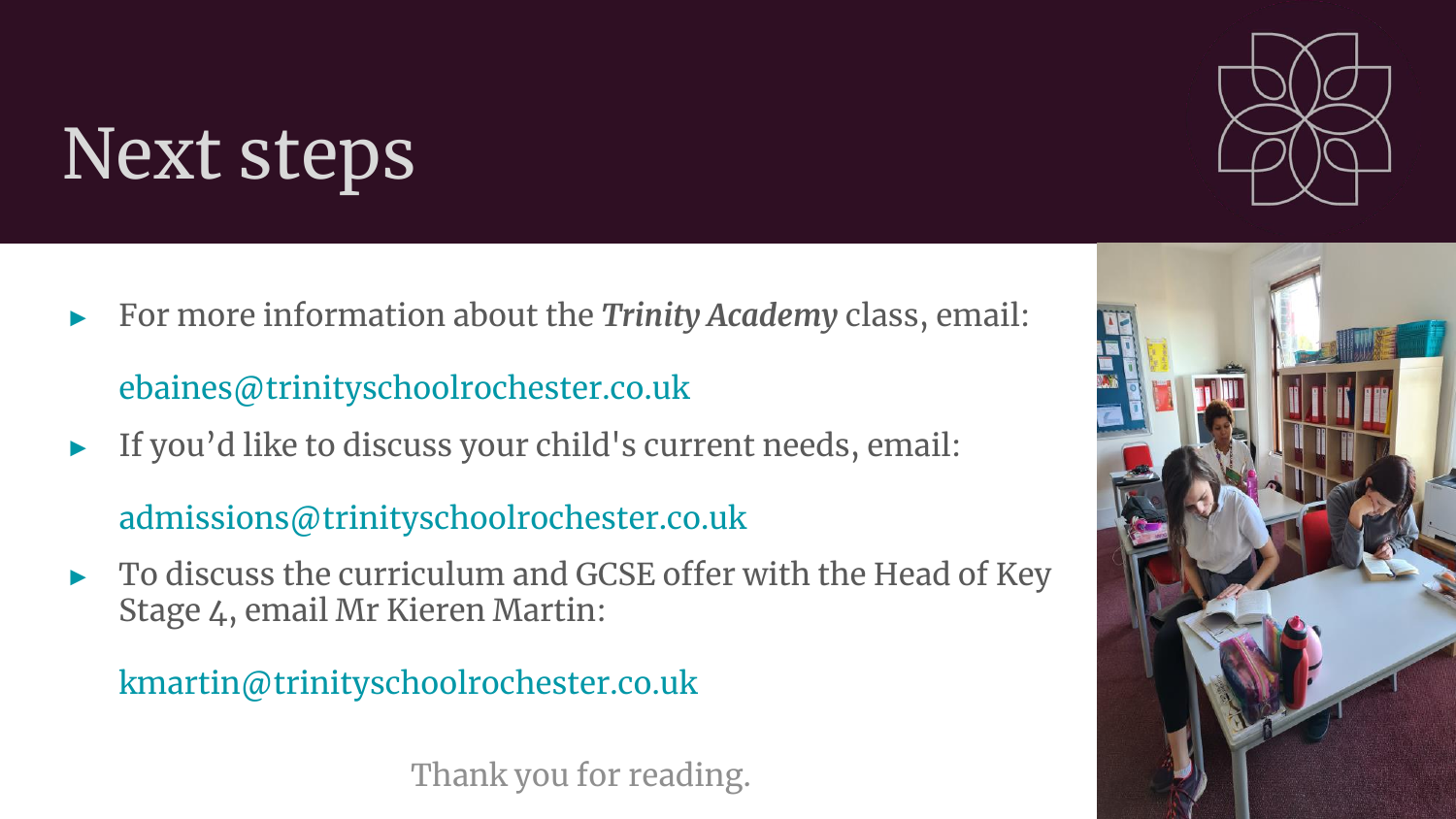#### 'The Trinity difference' By Kieran Convey, former Student



I was a student at Trinity School and spent much of my time there studying in the number 13 building, later I had some lessons within number 11 which was bought in my final years at Trinity. Having accessed the education at Trinity I have been able to **gain confidence in myself** and have kept **pushing myself to achieve better and better achievements** after leaving. My first step after leaving Trinity was to attend a mainstream college completing a Level 3 qualification in Animation and Motion, which I enjoyed. The social side of being within a mainstream setting continued to be challenging, but the college recognised that I needed support and I made it through.

This achievement opened up the **next opportunity of studying at University**. I moved to Norwich in Norfolk, where I **lived independently** for the first time, and studied for an Animation degree. This is where I believe I **overcame my greatest personal and social challenges**, and I left the university with a 2.2 grade after directing a team of eight students making a 2D animated film within a 3D environment. I prevailed through COVID19 and the film has given me access to the next stage of my education, **a Masters Degree** which I am going to study at Hertfordshire University starting in October 2020.

My future aspirations are that I can get a job as a 3D Modeller In Set Design, Film, Games or the Automotive Industry and perhaps work towards a PhD in Digital Media Technology. I am also interested in exploring Virtual Reality as my specialist subject if the time will allow me too after I have completed Masters.

Kieran has achieved outstanding educational, personal and social goals whilst at Trinity and since he has left. This proves that Trinity is not the end, it is the beginning of your journey to your future, whatever you want this to be. Elizabeth Baines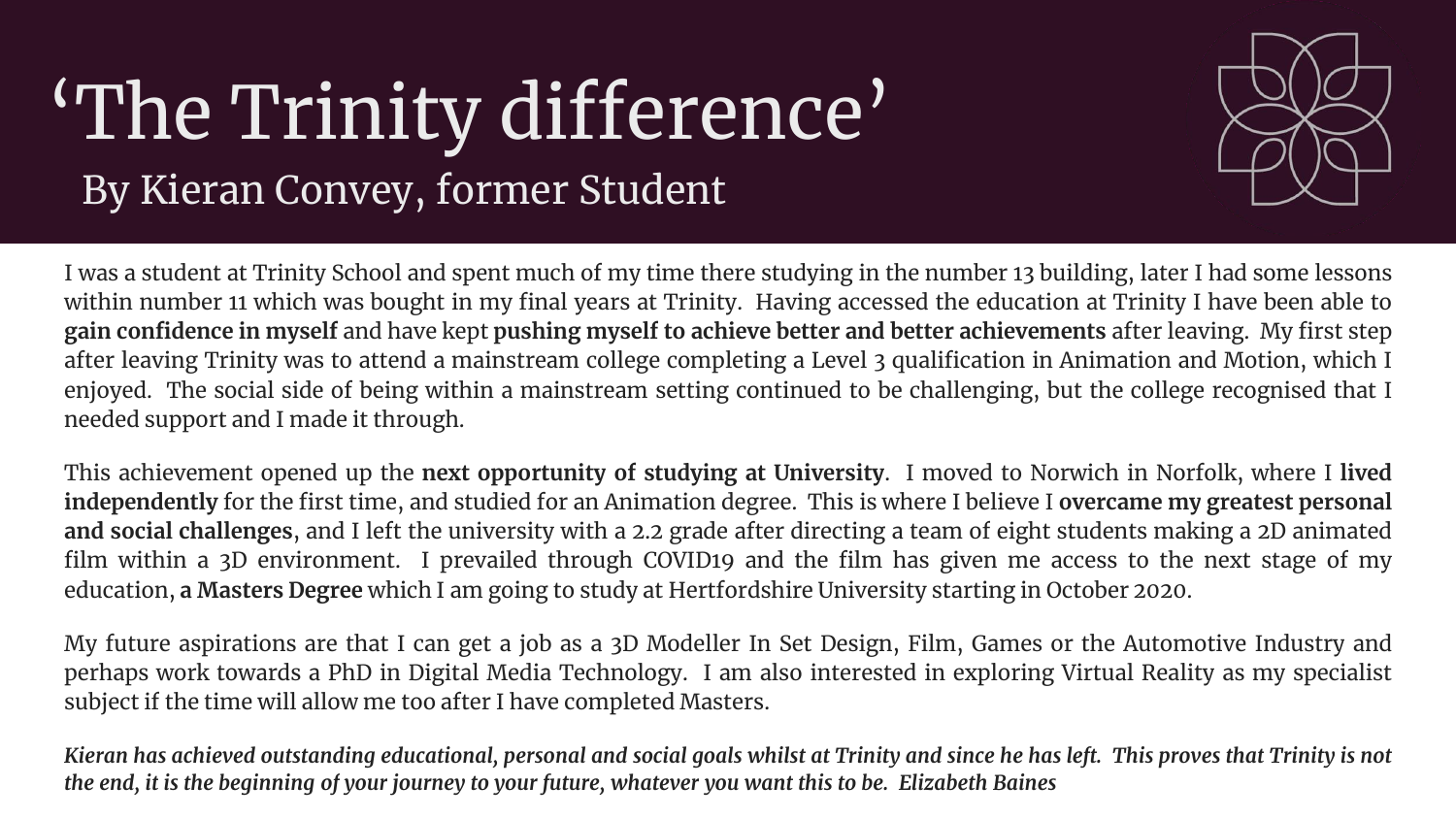#### 'The Trinity difference' By Tom Smy, former Student



I joined Trinity at the end of 2015 after having some prolonged issues in school with anxiety and panic attacks, having been diagnosed with Autistic Spectrum Disorder (ASD) and at the time I was really struggling with everything. I had big anxieties surrounding school, I was extremely shy and wasn't entirely sure where to go with my future. I am **deeply thankful** for my mum, being able to find Trinity and fighting for me to get in there, not to mention all of the fantastic staff.

Since leaving Trinity I was able to go onto **full time employment**, first starting off as an Ambulance Care Assistant for BM Ambulance Service where I supported different Ambulance services and did various work such as Patient Transport Services taking ill or injured people who have been in hospital home or to appointments, High Dependency Transfer work transferring ill or injured people in need of High Dependency care who are already in Hospital to different Hospitals and Care settings, and Cardiac Transfers - transferring patients with Cardiac issues and in need of monitoring to different Hospital Cardiac wards and facilities.

I now **have secured a job with the London Ambulance Service** - a job and organisation I feel immensely proud to be in. At the moment in my current role, I support A&E Operations within the service by responding to 999 and 111 calls in non-emergency conditions - both as the attendant and driver of the Ambulance, attending to patients who are in need of the Ambulance Service and are ill/injured but who are not quite in need of an emergency response or an Ambulance to respond with blue lights. I also respond to Mental Health calls, work with the Police and **am quite privileged** to provide care and transport to people who are coming to the end of their life through our End of Life Care transfers….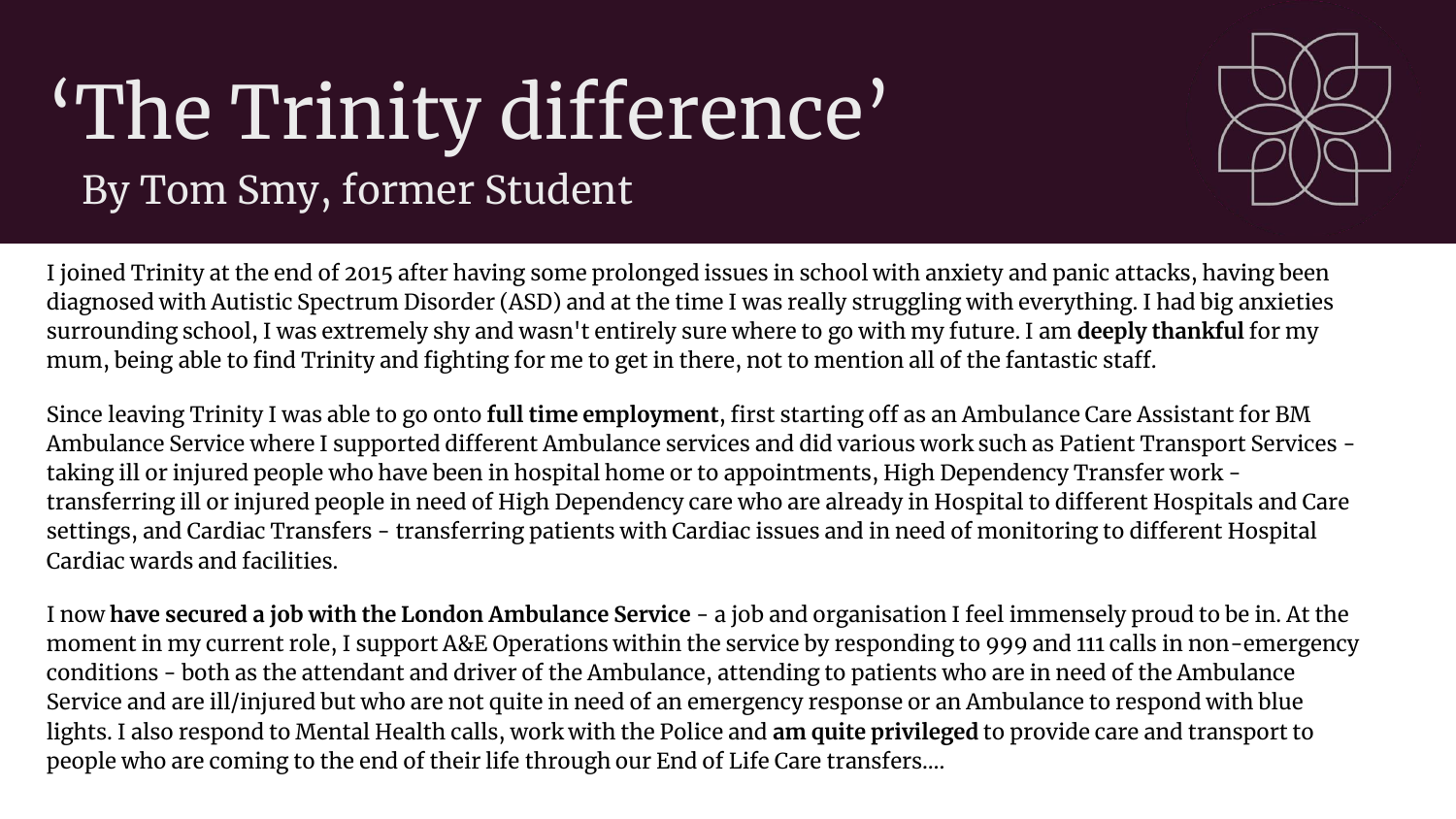### 'The Trinity difference' By Tom Smy, former Student



**Tom's story, continued…**

Further to my current role in the London Ambulance Service, I have just applied this week for our new Assistant Ambulance Practitioner role where I will be able to **upskill myself** and move onto respond to 999/111 calls in emergency conditions, attend to patients who are sometimes in their darkest moments, critically ill or and in need of emergency medical assistance, the role will include driving, attending and supporting our Paramedic and Emergency Ambulance Crew colleagues.

**I am proud of where I have come from** and how I have developed as a person. I have gone from a shy and rather timid teenager to an **independent, confident and enthusiastic 20 year old**. I am **truly grateful** to Trinity, I truly believe that without Trinity, I would not be where I am now. The staff and students there gave me the **tools and inspiration** to get where I am today in life, I have and continue to learn so many things about life and even myself. The experiences I had at Trinity, the people I met and friends I made, have all **formed a part of me as a person** and I am **happy I am able to share my success and experience with you all** and tell you how much of an impact you have made on my life.

I was given so much **support** and **care** at Trinity and I will keep those experiences and everything I learnt with me as I move on throughout my life. I still struggle, I still have anxiety and I'm still a bit wacky, but Trinity taught me that having the courage to face your fears is key and that the more things you overcome, **the more confident you will become.**